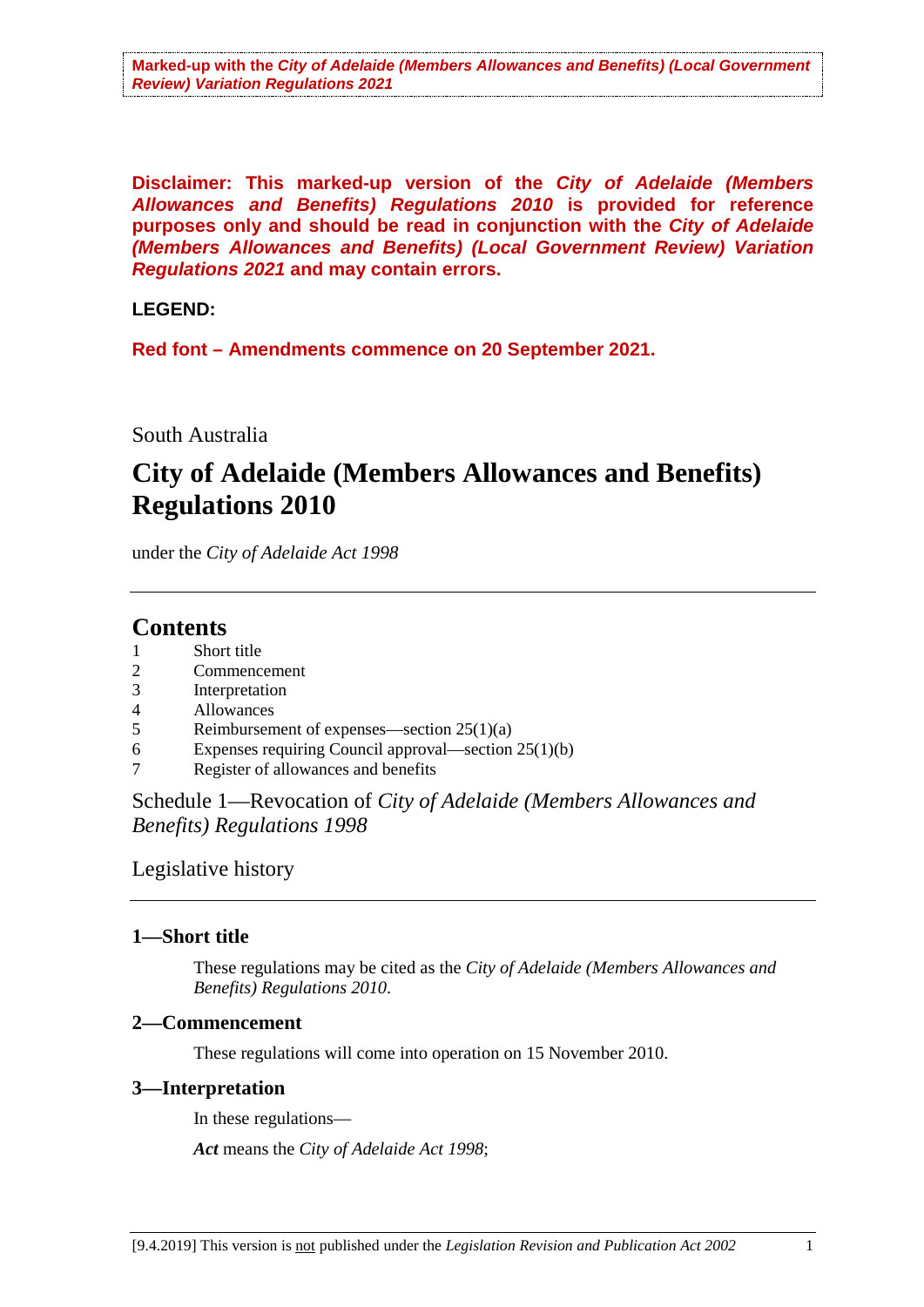**Marked-up with the** *City of Adelaide (Members Allowances and Benefits) (Local Government Review) Variation Regulations 2021* 

*eligible journey* means a journey (in either direction) between the principal place of residence, or a place of work, of a member of the Council, and the place of a prescribed meeting;

*prescribed meeting*, in relation to a member of a council, means a meeting of the Council or a Council committee, or an informal gathering, discussion, workshop, briefing, training course or similar activity which is directly or closely related to the performance or discharge of the roles or duties of the member.

#### **4—Allowances**

- (1) For the purposes of section 24 of the Act, an allowance may be paid in instalments up to 3 months in advance or 3 months in arrears of each month in respect of which an instalment is payable.
- (2) For the purposes of section 24(9) of the Act, an allowance is to be adjusted by multiplying the allowance by a proportion obtained by dividing the Consumer Price Index for the September quarter last occurring before the date on which the allowance is to be adjusted by the Consumer Price Index for the September quarter immediately before the date on which the allowance was determined under section 24 of the Act (with the amount so adjusted being rounded up to the nearest dollar).

#### **5—Reimbursement of expenses—section 25(1)(a)**

- (1) Subject to this regulation, for the purposes of section  $25(1)(a)$  of the Act, the following kinds of expenses are prescribed:
	- (a) travelling expenses actually and necessarily incurred by the member in travelling to or from a prescribed meeting if—
		- (i) the journey is an eligible journey; and
		- (ii) the journey is by the shortest or most practicable route;
	- (b) expenses for the care of—
		- (i) a child of the member; or
		- (ii) a dependant of the member requiring full-time care,

actually and necessarily incurred by the member as a consequence of the member's attendance at a prescribed meeting.

- (2) However—
	- (a) in relation to the operation of subregulation  $(1)(a)$ 
		- (i) if an eligible journey relates to travel between a place within the area of the Council and a place outside the area of the Council (in either direction), the member is only entitled to be reimbursed in respect of expenses that can be attributed to travel within the area of the Council; and
		- (ii) the rate of reimbursement for motor vehicle costs will be at a rate equal to the appropriate rate per kilometre (determined according to the engine capacity of the vehicle) prescribed for the purposes of calculating deductions for car expenses under section 28.25 of the *Income Tax Assessment Act 1997* of the Commonwealth;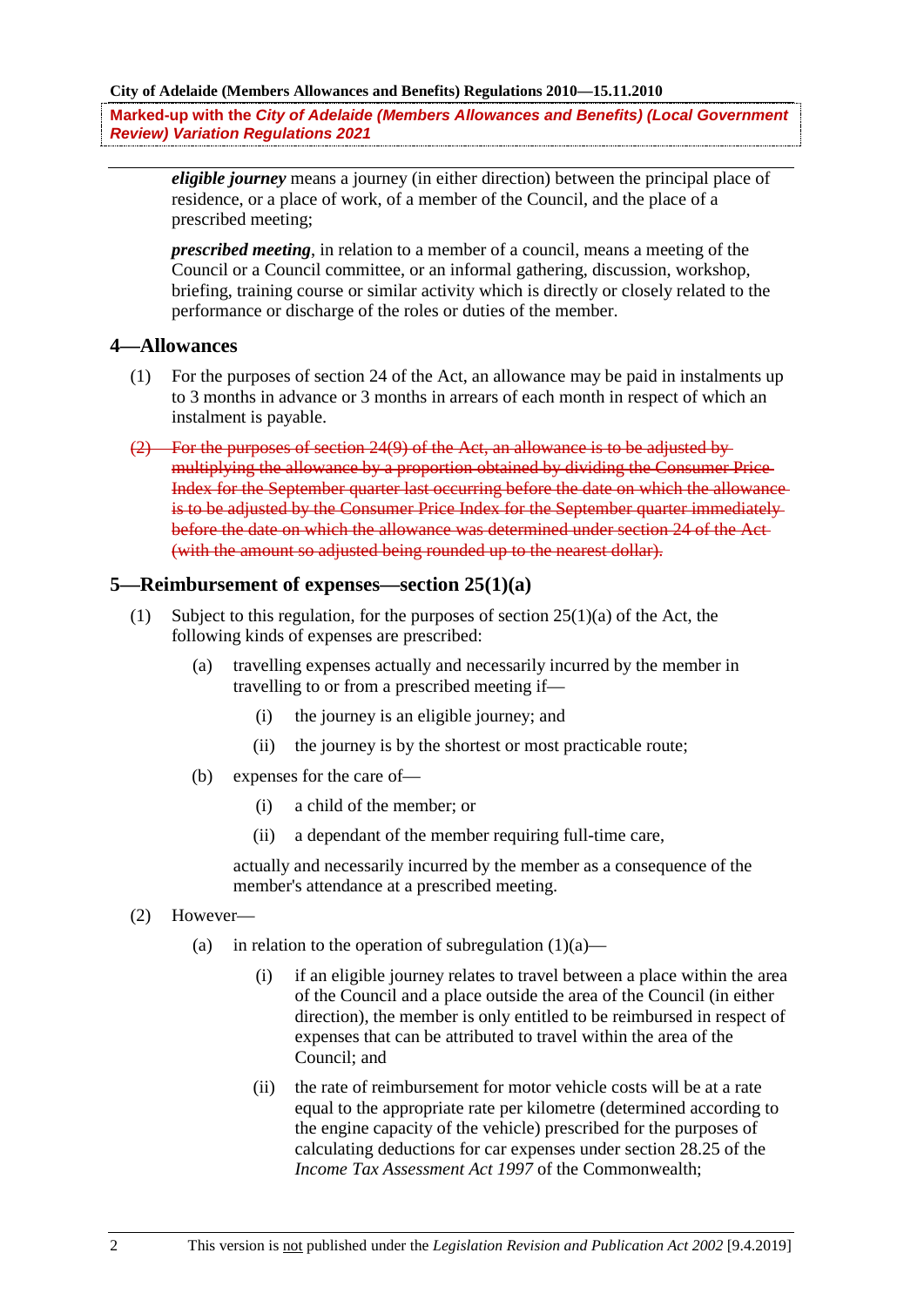**Marked-up with the** *City of Adelaide (Members Allowances and Benefits) (Local Government Review) Variation Regulations 2021* 

- (b) in relation to the operation of subregulation  $(1)(b)$ —a member of the Council is not entitled to be reimbursed if the care is provided by a person who ordinarily resides with the member.
- (3) The Council may aggregate claims for reimbursement of expenses under subregulation (1)(a) and then pay them on either a quarterly or monthly basis.

#### **6—Expenses requiring Council approval—section 25(1)(b)**

For the purposes of section  $25(1)(b)$  of the Act, the following kinds of expenses are prescribed:

- (a) expenses incurred in the use of a telephone, fax or other telecommunications device, or in the use of a form of electronic communication, on the business of the Council;
- (b) travelling expenses incurred by the member as a consequence of the member's attendance at a function or activity on the business of the Council (other than for which the member is reimbursed under section  $25(1)(a)$  of the Act);
- (c) travelling expenses incurred by the member in undertaking an eligible journey to the extent that those expenses are attributable to travel outside the area of the Council;
- (d) expenses for the care of—
	- (i) a child of the member; or
	- (ii) a dependant of the member requiring full-time care,

incurred by the member as a consequence of the member's attendance at a function or activity on the business of the Council (other than for which the member is reimbursed under section 25(1)(a) of the Act);

- (e) expenses incurred by the member as a consequence of the member's attendance at a conference, seminar, training course or other similar activity which is directly or closely related to the performance or discharge of the roles or duties of a member of a Council.
- **Note—**

Pursuant to section 132 (and Schedule 5) of the *Local Government Act 1999*, a member of the public is, in relation to a policy for the reimbursement of expenses established by the Council under section 25(1)(b) of the *City of Adelaide Act 1998*, entitled—

- (a) to inspect a copy of the policy at the principal office of the Council during ordinary office hours without charge; and
- (b) to purchase a copy of the policy at the principal office of the Council during ordinary office hours for a fee fixed by the Council.

#### **7—Register of allowances and benefits**

- (1) The chief executive officer of the Council must ensure that the Register of Allowances and Benefits includes—
	- (a) details of any expenses reimbursed by the Council under section  $25(1)(b)$  of the Act; and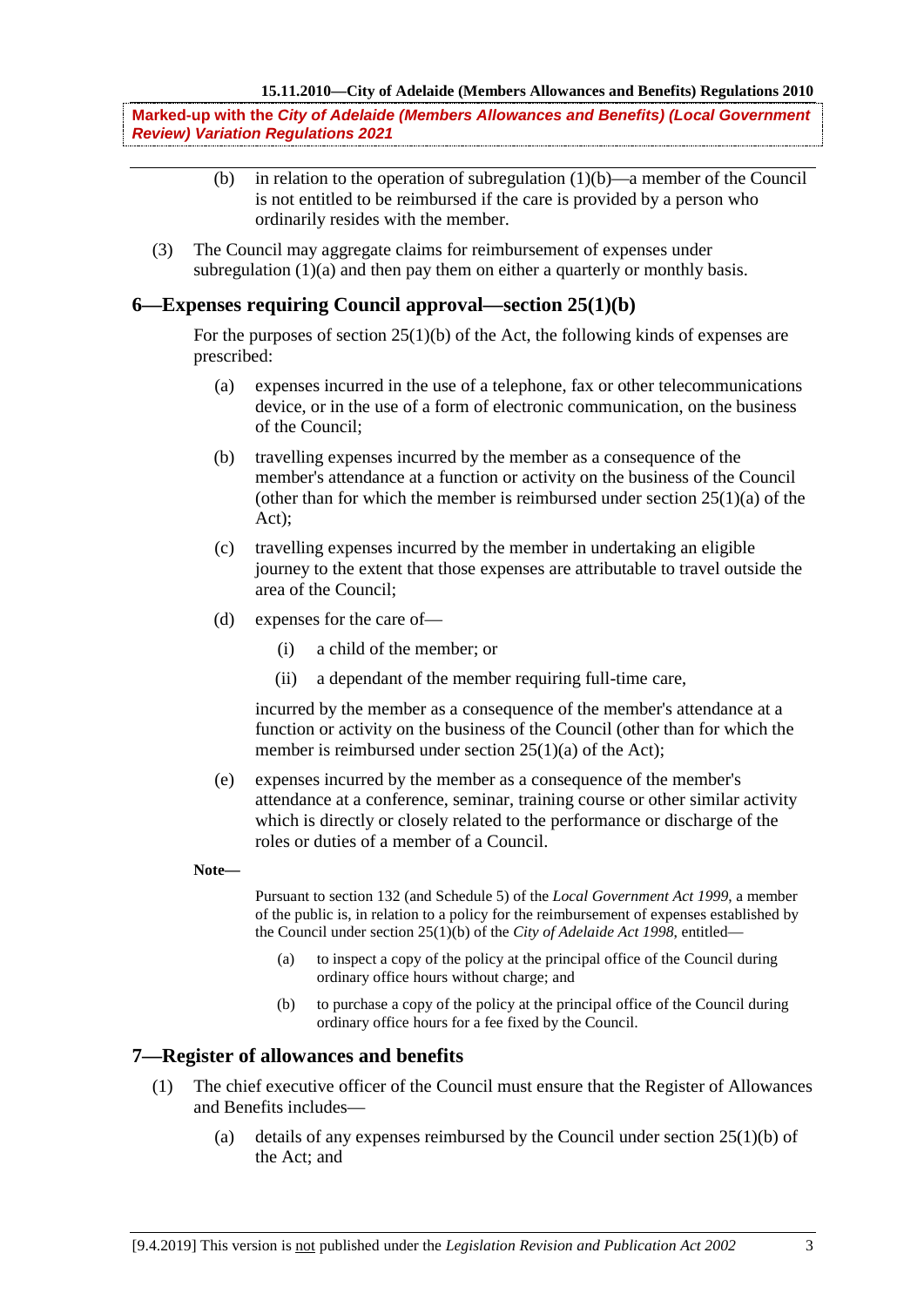**City of Adelaide (Members Allowances and Benefits) Regulations 2010—15.11.2010**

**Marked-up with the** *City of Adelaide (Members Allowances and Benefits) (Local Government Review) Variation Regulations 2021* 

- (b) a record of the provision of reimbursement (other than a reimbursement under section 25(1)(a) of the Act) or benefit not previously recorded in the  $Register<sup>1</sup>$ .
- (2) The principles that apply under subsections (1) and (2) of section 79 of the *Local Government Act 1999* extend to details or records relating to expenses reimbursed under section 25(1)(b) of the Act.

**Note—**

1 See also the other requirements under section 79 of the *Local Government Act 1999*.

## **Schedule 1—Revocation of** *City of Adelaide (Members Allowances and Benefits) Regulations 1998*

The *City of Adelaide (Members Allowances and Benefits) Regulations 1998* are revoked.